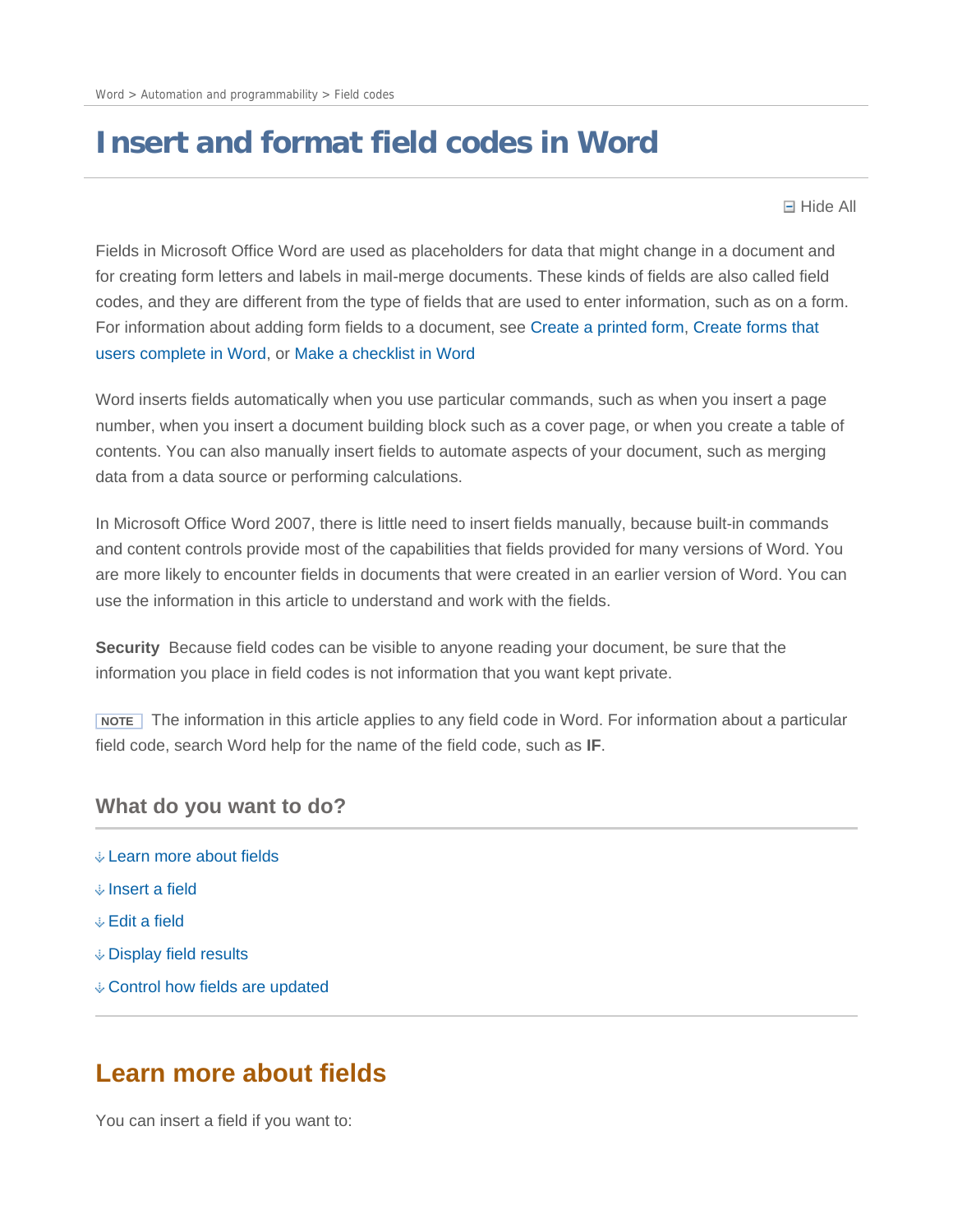- $\blacksquare$  Add, subtract, or perform other calculations. To do so, use the  $=$  (Formula) field.
- Work with documents in a mail merge. For example, insert ASK and FILLIN fields to display a prompt as Word merges each data record (data record: A complete set of related information that corresponds to one row of information in the data source. All information about one client in a client mailing list is an example of a data record.) with the main document.

In other cases, it is simpler to use the commands and options that are provided in Word to add the information that you want. For example, you can insert a hyperlink (hyperlink: Colored and underlined text or a graphic that you click to go to a file, a location in a file, a Web page on the World Wide Web, or a Web page on an intranet. Hyperlinks can also go to newsgroups and to Gopher, Telnet, and FTP sites.) by using the HYPERLINK field, but it is easier to use the **Hyperlink** command in the **Links** group on the **Insert** tab. You can also insert information about a document, such as the author's name or the document title, by using the AUTHOR field or the TITLE field. However, it is easier to insert one of the **Property** content controls from the **Quick Parts** menu to do this.

 **NOTE** You cannot insert field code brackets by typing the brace characters on the keyboard. To insert field code brackets, press CTRL+F9.

## **Field code syntax**

Field codes appear between curly brackets ( **{ }** ). Fields behave like formulas in Microsoft Office Excel the field code is like the formula, and the field result is like the value that the formula produces. You can switch between displaying field codes and results in your document by pressing ALT+F9.

When you view a field code in your document, the syntax looks like this:

## **{** *FIELD NAME Properties Optional switches* **}**

- **FIELD NAME** This is the name that appears in the list of field names in the **Field** dialog box.
- **Properties** These are any instructions or variables that are used in a particular field. Not all fields have parameters, and in some fields, parameters are optional instead of required.
- **Optional switches** These are any optional settings that are available for a particular field. Not all fields have switches available, other than those that govern the formatting of the field results.

### **Example**

For example, you can place the title of your document anywhere in the document by placing the TITLE field in the document. (The title of your document is in the **Title** box in the **Document Information Panel**, which is visible when you click **Properties** in **Show/Hide** group on the **View** tab).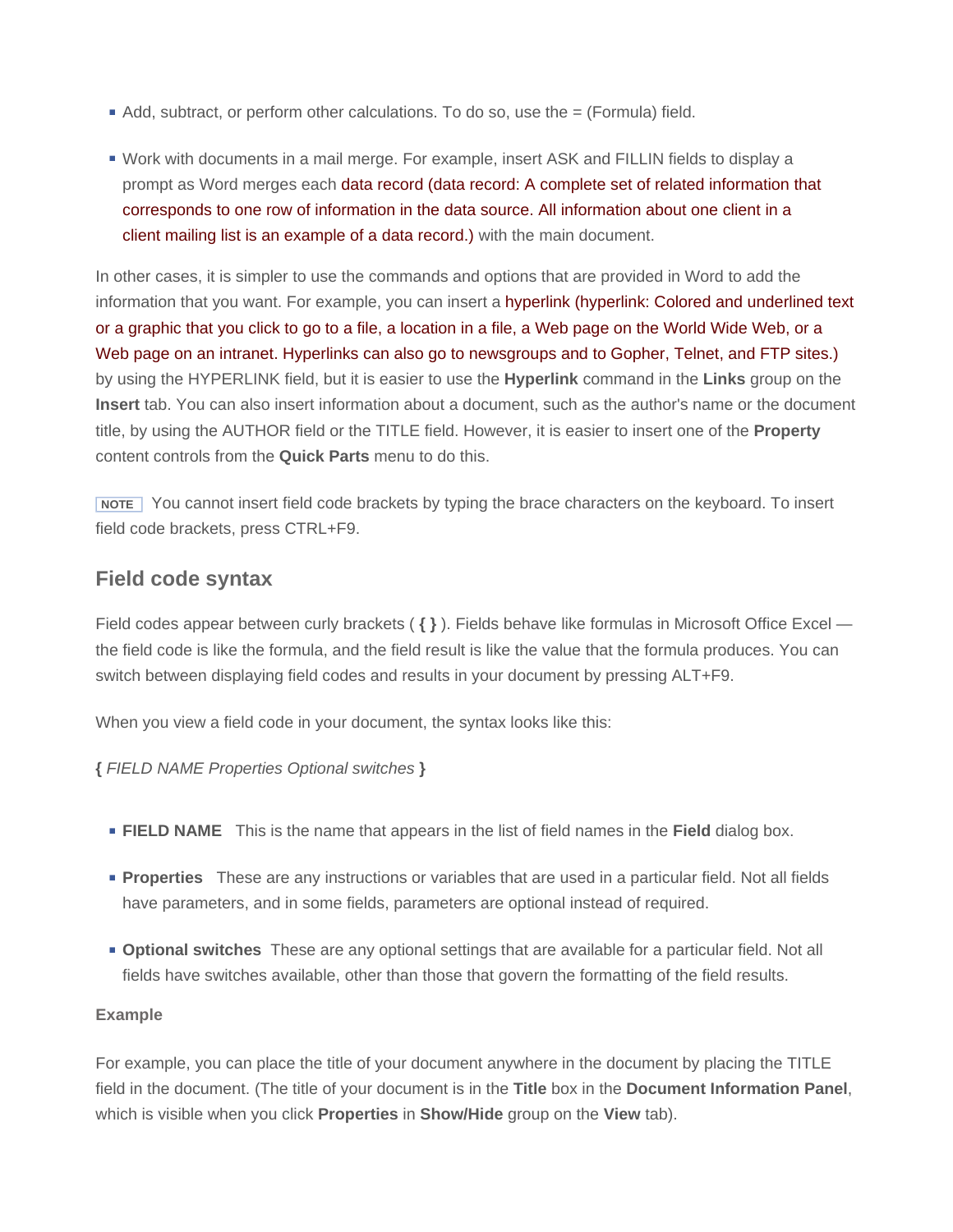**NOTE** The TITLE field is shown here as an example of field code syntax. An easier way to place the document title in your document is to go to **Quick Parts** on the **Insert** tab, point to **Property**, and then click **Title**.

The syntax for the TITLE field code looks like this:

```
{ TITLE ["NewTitle"] }
```
The *NewTitle* property is optional, indicated by braces ( [] ). If you leave the property blank, the field result displays the current document title. However, if you type **Quarterly Report** into the *NewTitle* property, the **Title** box in the **Document Information Panel** updates to **Quarterly Report**, and the result of the TITLE field, when you press ALT+F9, also displays **Quarterly Report**.

The TITLE field has no optional switches.

## **<br />
<b>Example 7** Op of Page

# **Insert a field**

- 1. Click where you want to insert a field.
- 2. On the **Insert** tab, in the **Text** group, click **Quick Parts**, and then click **Field**.



- 3. In the **Categories** list, select a category.
- 4. In the **Field names** list, select a field name.
- 5. Select any properties or options that you want.

#### **NOTES**

- If you want to see the codes for a particular field in the **Field** dialog box, click **Field Codes**.
- To nest a field within another field, first insert the outer, or container, field, by using the **Field** dialog box. In your document, place the insertion point inside the field code where you want to insert the inner field. Then use the **Field** dialog box to insert the inner field.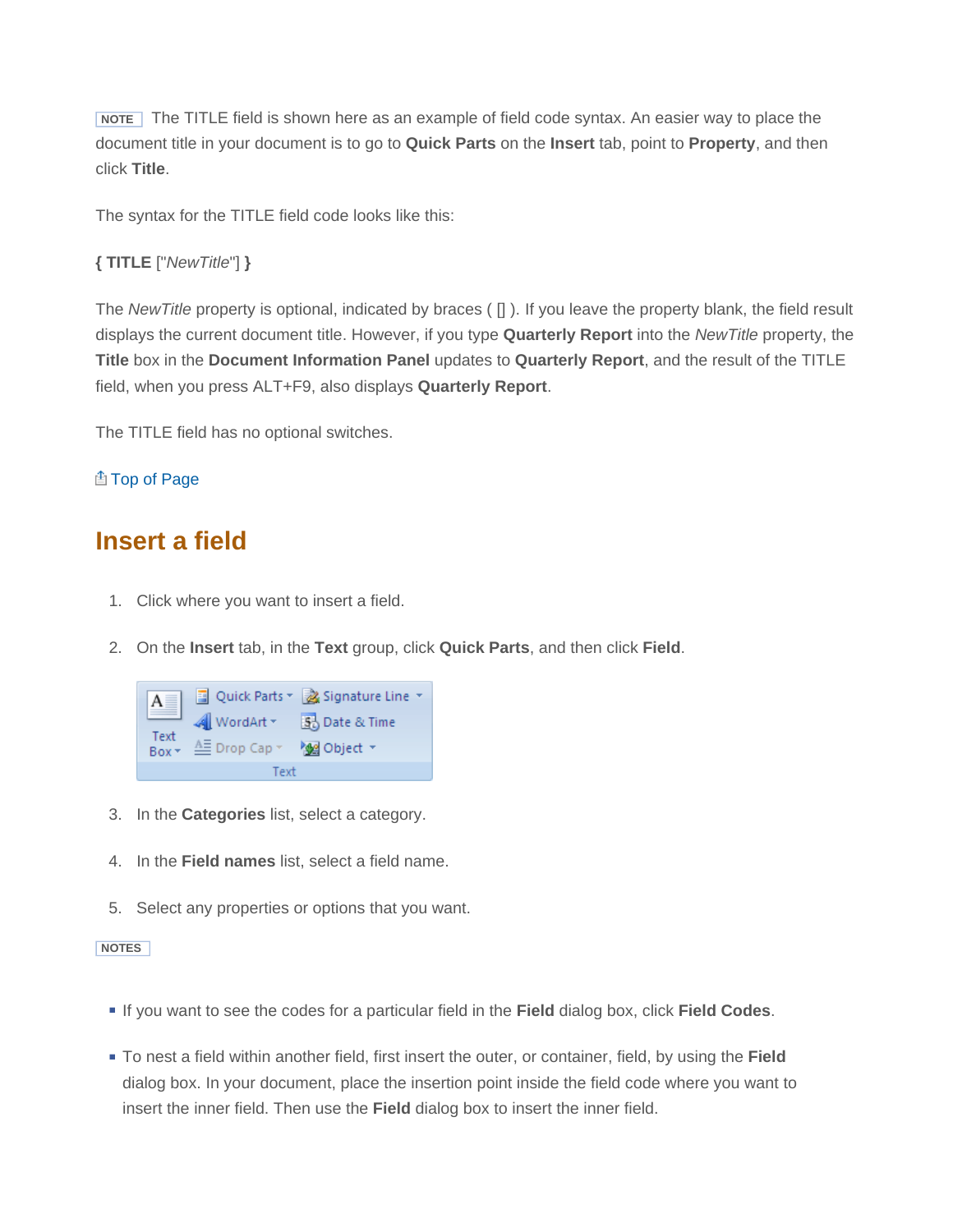**TIP** If you know the field code for the field that you want to insert, you can also type it directly in your document. First press CTRL+F9, and then type the code within the brackets.

## **<br>
<u>
</u>**  Top of Page

# **Edit a field**

1. Right-click in the field, and then click **Edit Field**.

**NOTE** For some fields, you must display the field code to edit the field. To do this, click the field, and then press SHIFT+F9. Or, to display all the field codes in the document, press ALT+F9.

2. Change the field properties and options. For information about the properties and options available for a particular field, search on the field name in Help.

 $\Box$  If field properties and field options are displayed

Select the new properties and options that you want. If you want to work directly in the field code but you don't see it, click **Field Codes** to view the code, and then click **Options** to add field switches or other options.

 $\Box$  If only the advanced field properties (field codes) are displayed

You can work directly in the field code to edit the field, or you can click **Options** to add field switches or other options.

## **A** Top of Page

# **Display the field results**

By default, Word displays the field results seamlessly with the content of your document so that someone reading the document is unaware that part of the content is in a field. However, fields can also be displayed with a shaded background, to make them more visible in the document.

You can make the field results blend into the content of the document by turning off the option to display fields with a shaded background and by formatting the field results.

If you want to call attention to fields, you can display them with a shaded background, either all the time or only when the field is selected.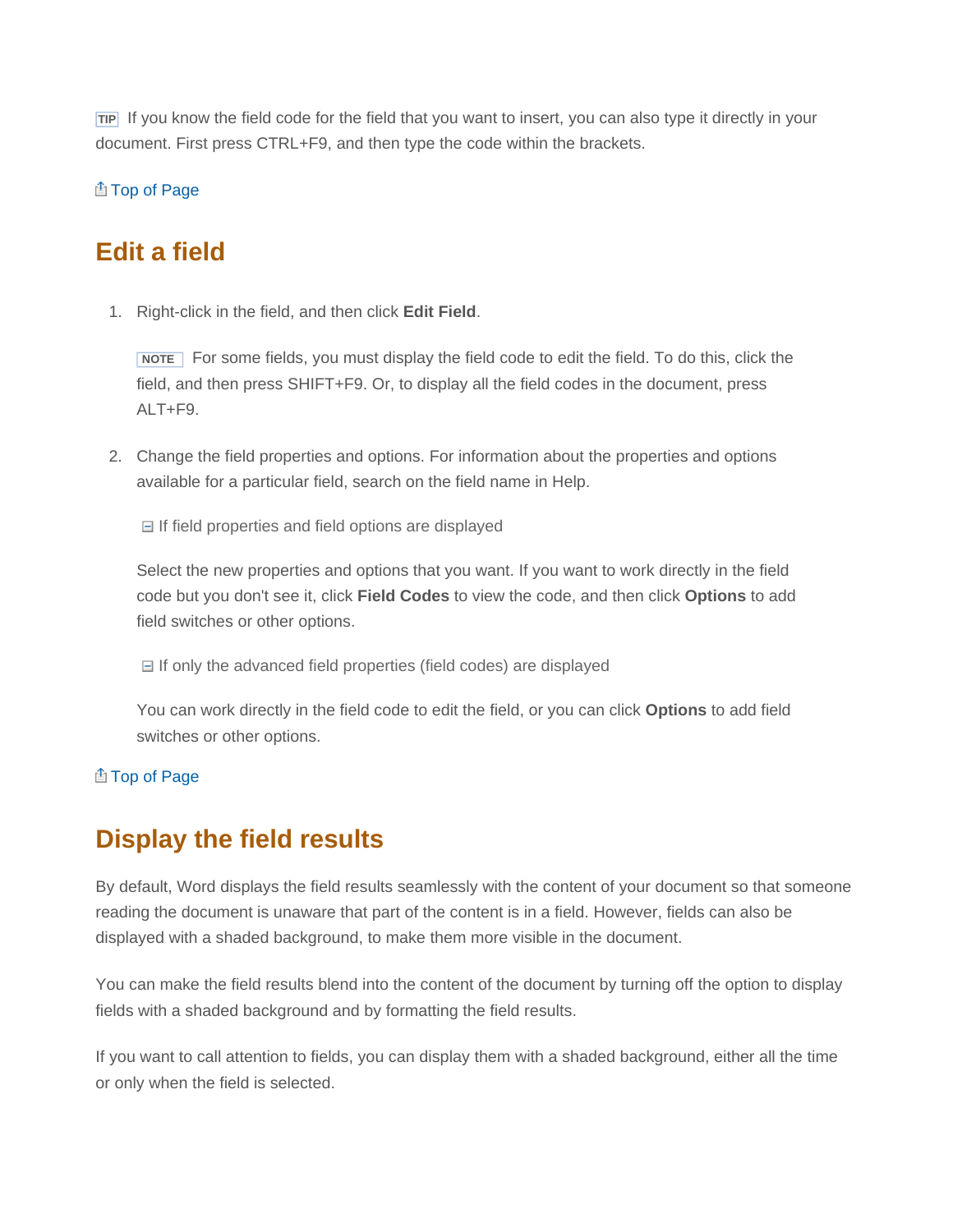You can format the field results by applying text formatting to the field or by adding formatting switches (switch: When working with fields, a special instruction that causes a specific action to occur. Generally, a switch is added to a field to modify a result.) to the field code.

## **Change the shaded background of fields**

- 1. Click the **Microsoft Office Button** , and then click **Word Options**.
- 2. Click **Advanced**.
- 3. Under **Show document content**, in the **Field shading** list, do one of the following:
	- To make fields stand out from the rest of the document content, select **Always**.
	- To make fields blend in seamlessly with the document content, select **Never**.
	- To make users of Word aware that they have clicked in a field, select **When selected**.

 **NOTE** When the field shading option is set to **When selected**, the field displays a gray background when you click within the field. However, the gray shading does not indicate that the field is selected. When you select the field by double-clicking or dragging the mouse, highlighting that indicates selection is added to the gray shading.

## **Apply text formatting to a field**

Select the field that you want to format, and then apply the formatting by using the commands in the **Font** group on the **Home** tab.



For example, to underline the name that is inserted by an AUTHOR field, select the entire field code, including brackets (or select the entire field result), and then click **Underline U** in the **Font** group on the **Home** tab.

 **NOTE** If you update a field, any formatting that you applied to the field results may be lost. To retain the formatting, include the \\* MERGEFORMAT switch in the field code. When you insert fields by using the Field dialog box, the \\* MERGEFORMAT switch is included by default.

## **Add a formatting switch to a field code**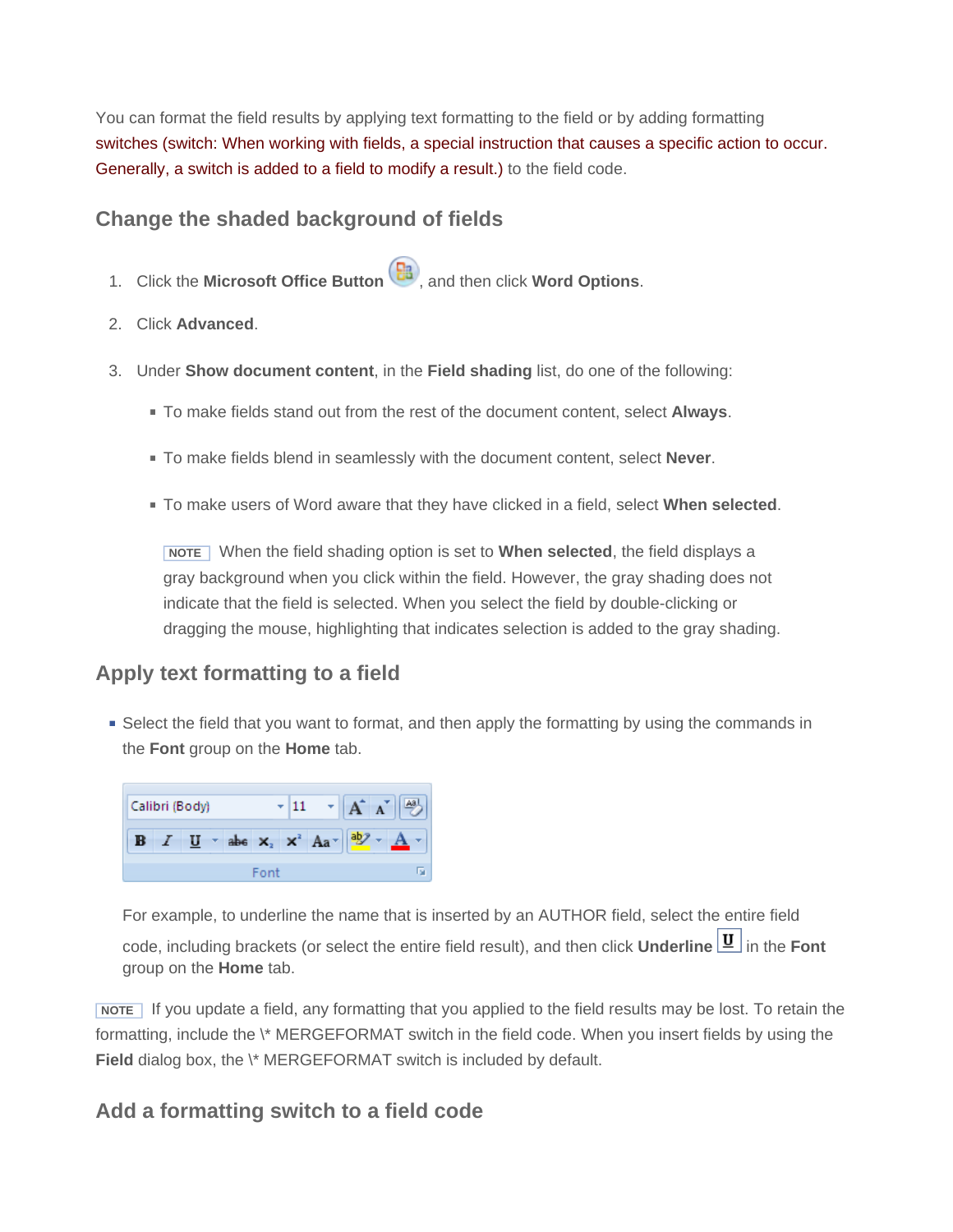- 1. Right-click the field, and then click **Edit Field**.
- 2. Do one of the following:
	- If **Field properties** and **Field options** are displayed, select the formatting options that you want.
	- If only the field code is displayed, click **Options**, and then select the formatting options that you want.

If the **Options** button appears dimmed, additional formatting options may not be available.

You can use three formatting switches to format field results:

- Format switch  $(\n<sup>*</sup>)$
- Numeric format switch  $(\#)$
- $\blacksquare$  Date-Time format switch  $(\lozenge)$

#### **Format switch**

The Format field switch (\\*) defines how to display field results. The format instructions determine the following:

- The use of uppercase and lowercase letters
- Number formats for example, whether **9** is displayed as **ix** (roman numerals) or **ninth** (ordinal text)
- character formats (character formatting: Formatting you can apply to selected text characters.)

Format switches also retain a field result's formatting when the field is updated.

Capitalization formats

The following is a list of switches and the items that they capitalize:

**\\* Caps** This switch capitalizes the first letter of each word. For example, **{** FILLIN "Type your name:" \\* Caps **}** displays **Luis Alverca** even if the name is typed in lowercase letters.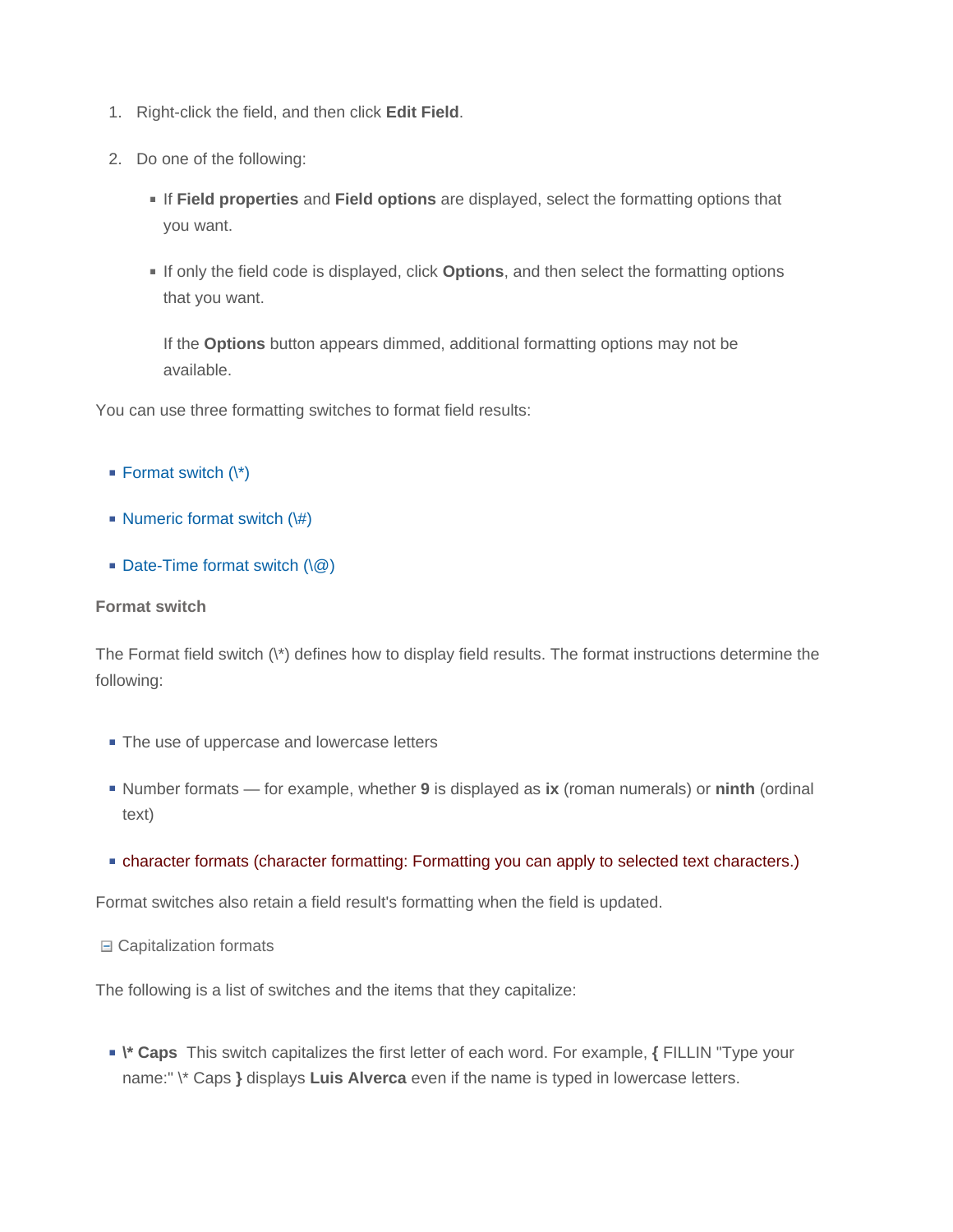To select this option in the **Field Options** dialog box, click **Title case**.

**\\* FirstCap** This switch capitalizes the first letter of the first word. For example, **{** COMMENTS \\* FirstCap **}** displays **Weekly report on sales**.

To select this option in the **Field Options** dialog box, click **First capital**.

**\\* Upper** This switch capitalizes all letters. For example, **{** QUOTE "word" \\* Upper **}** displays **WORD**.

To select this option in the **Field Options** dialog box, click **Uppercase**.

**\\* Lower** This switch capitalizes none of the result; all letters are lowercase. For example, **{** FILENAME \\* Lower **}** displays **weekly sales report.doc**.

**NOTE** This switch has no effect if the entire field that contains the switch is formatted as small capital letters.

To select this option in the **Field Options** dialog box, click **Lowercase**.

Number formats

The following is a list of number switches and their results:

**\\*alphabetic** This switch displays results as alphabetic characters. The result has the same case as the word "alphabetic" in the field code. For example, **{** SEQ appendix \\* ALPHABETIC **}** displays **B** (instead of 2), and **{** SEQ appendix \\* alphabetic **}** displays **b**.

To select this option in the **Field Options** dialog box, click **a, b, c,**.

**\\*Arabic** This switch displays results as Arabic cardinal numerals. For example, **{** PAGE \\* Arabic **}** displays **31**.

#### **NOTES**

- If the **Number format** setting in the **Page Number Format** dialog box is not Arabic, this switch overrides the **Number format** setting.
- For page numbers only, there is also an ArabicDash format, which displays results as Arabic cardinal numbers surrounded by hyphen characters. For example, **{** PAGE \\* ArabicDash **}** displays **- 31 -**.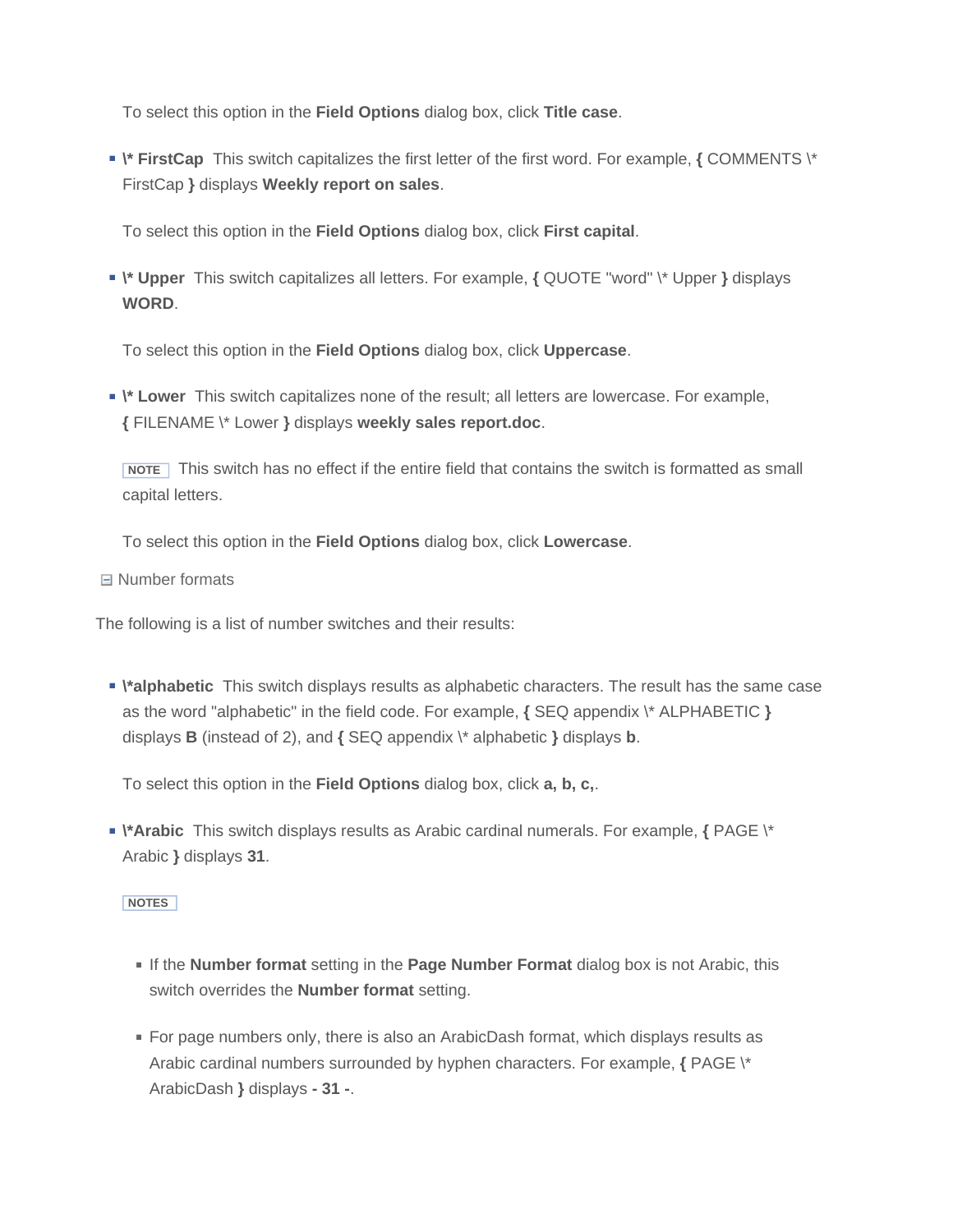To select this option in the **Field Options** dialog box, click **1, 2, ,3, ...**.

**• \\*CardText** This switch displays results as cardinal text. The result is formatted in lowercase letters unless you add a format switch to specify a different capitalization. For example, **{** = SUM (A1:B2) \\* CardText **}** displays **seven hundred ninety**, and **{** = SUM(A1:B2) \\* CardText \\* Caps **}** displays **Seven Hundred Ninety**.

To select this option in the **Field Options** dialog box, click **One, Two, Three**.

**\\*DollarText** This switch displays results as cardinal text. Word inserts **and** at the decimal place and displays the first two decimals (rounded) as Arabic numerators over 100. The result is formatted in lowercase letters unless you add a format switch to specify a different capitalization. For example, **{** = 9.20 + 5.35 \\* DollarText \\* Upper **}** displays **FOURTEEN AND 55/100**.

To select this option in the **Field Options** dialog box, click **Dollar Text**.

**\\*Hex** This switch displays results as hexadecimal numbers. For example, **{** QUOTE "458" \\* Hex **}** displays **1CA**.

To select this option in the **Field Options** dialog box, click **hex ...**.

**\\*OrdText** This switch displays results as ordinal text. The result is formatted in lowercase letters unless you add a format switch to specify a different capitalization. For example, **{** DATE \@ "d" \\* OrdText **}** displays **twenty-first**, and **{** DATE \@ "d" \\* OrdText \\* FirstCap **}** displays **Twenty-first**.

To select this option in the **Field Options** dialog box, click **First, Second, Third, ...**.

**\\*Ordinal** This switch displays results as ordinal Arabic numerals. For example, **{** DATE \@ "d" \\* Ordinal **}** displays **30th**.

To select this option in the **Field Options** dialog box, click **1st, 2nd, 3rd**.

**\\*Roman** This switch displays results as Roman numerals. The result has the same case as the word "roman" in the field code. For example, **{** SEQ CHAPTER \\* roman **}** displays **xi**, and **{** SEQ CHAPTER \\* ROMAN **}** displays **X**I.

To select this option in the **Field Options** dialog box, click **I, II, III,**.

□ Character formats and protecting previously applied formats

The following are character formatting switches and their results: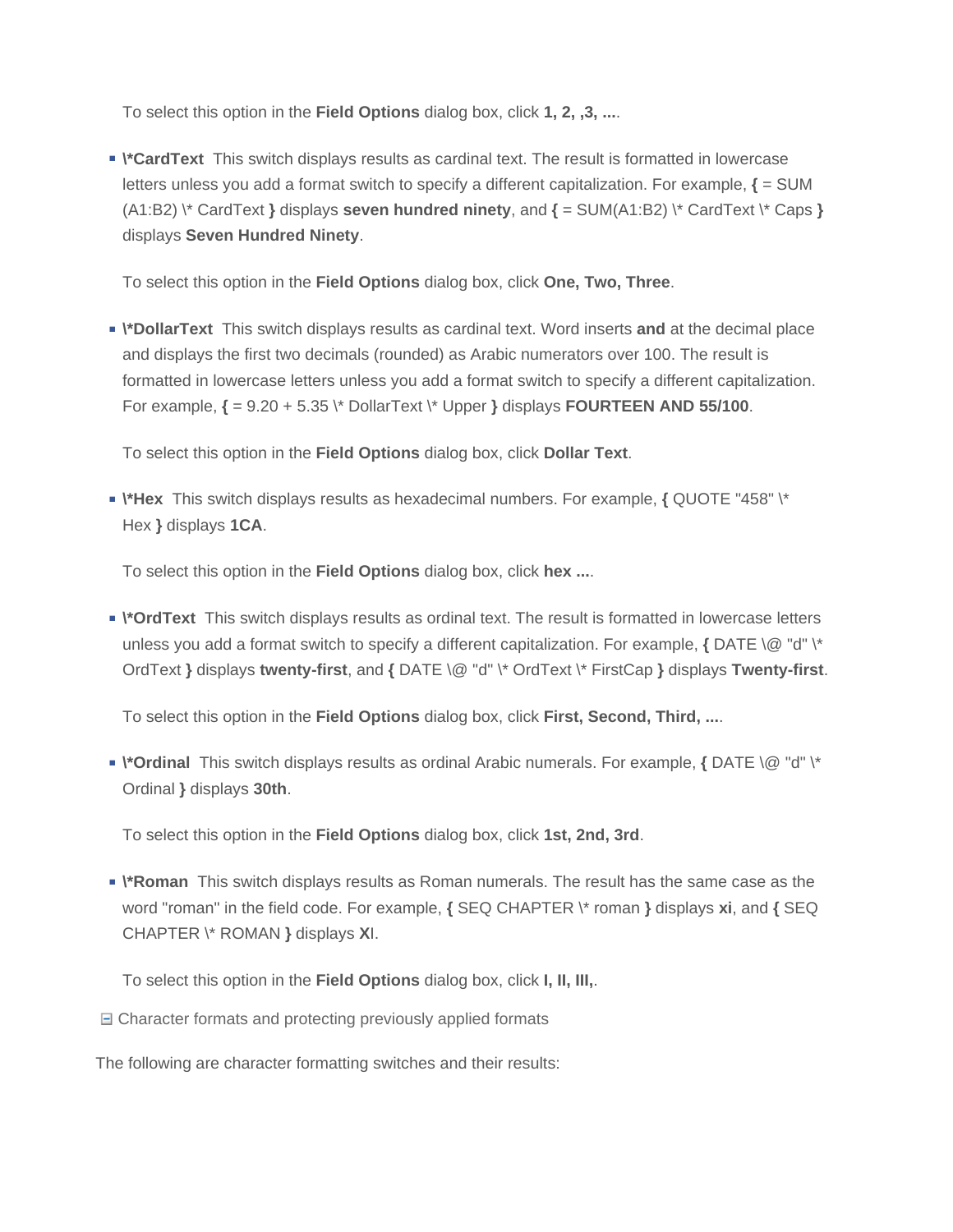**\\*Charformat** This switch applies the formatting of the first letter of the field name to the entire result. The result of the following example has bold formatting because the R in REF is bold.

**{ R**EF chapter2\_title \\* Charformat **}** displays **Whales of the Pacific** in bold text.

 **NOTE** To add this switch, type it in the field code or in the **Field codes** box in the **Field** dialog box.

**\\*MERGEFORMAT** This switch applies the formatting of the previous result to the new result. For example, if you select the name displayed by the field **{** AUTHOR \\* MERGEFORMAT **}** and apply bold formatting, Word retains the bold formatting when the field is updated to display a new author name.

**NOTE** When you insert fields by using the Field dialog box, the \\*MERGEFORMAT switch is included by default. You can turn this option off by clearing the **Preserve formatting during updates** check box in the **Field** dialog box. Back to the formatting switches

## **Numeric format switch**

The Numeric format switch (\#) specifies the display of a numeric result.

For example, the switch \# \$#,##0.00 in **{** = SUM(ABOVE) \# \$#,##0.00 **}** displays a result such as "\$4,455.70." If the result of a field is not a number, this switch has no effect.

**NOTE** Quotation marks are not required around simple numeric formats that do not include spaces — for example, **{** MarchSales \# \$#,##0.00 **}**. For more complex numeric formats and those that include text or spaces, enclose the numeric format in quotation marks, as shown in the following examples. Word adds quotation marks to numeric format switches if you insert a field by using the **Field** dialog box or the **Formula** command in the **Data** group of the **Layout** tab (**Table Tools** contextual tab).

Combine the following format items to build a numeric format switch:

- **0 (zero)** This format item specifies the requisite numeric places to display in the result. If the result does not include a digit in that place, Word displays a 0 (zero). For example,  $\{ = 4 + 5 \}$ 00.00 **}** displays **09.00**.
- **#** This format item specifies the requisite numeric places to display in the result. If the result does not include a digit in that place, Word displays a space. For example, **{** = 9 + 6 \# \$### **}** displays **\$ 15**.
- **x** This format item drops digits to the left of the "x" placeholder. If the placeholder is to the right of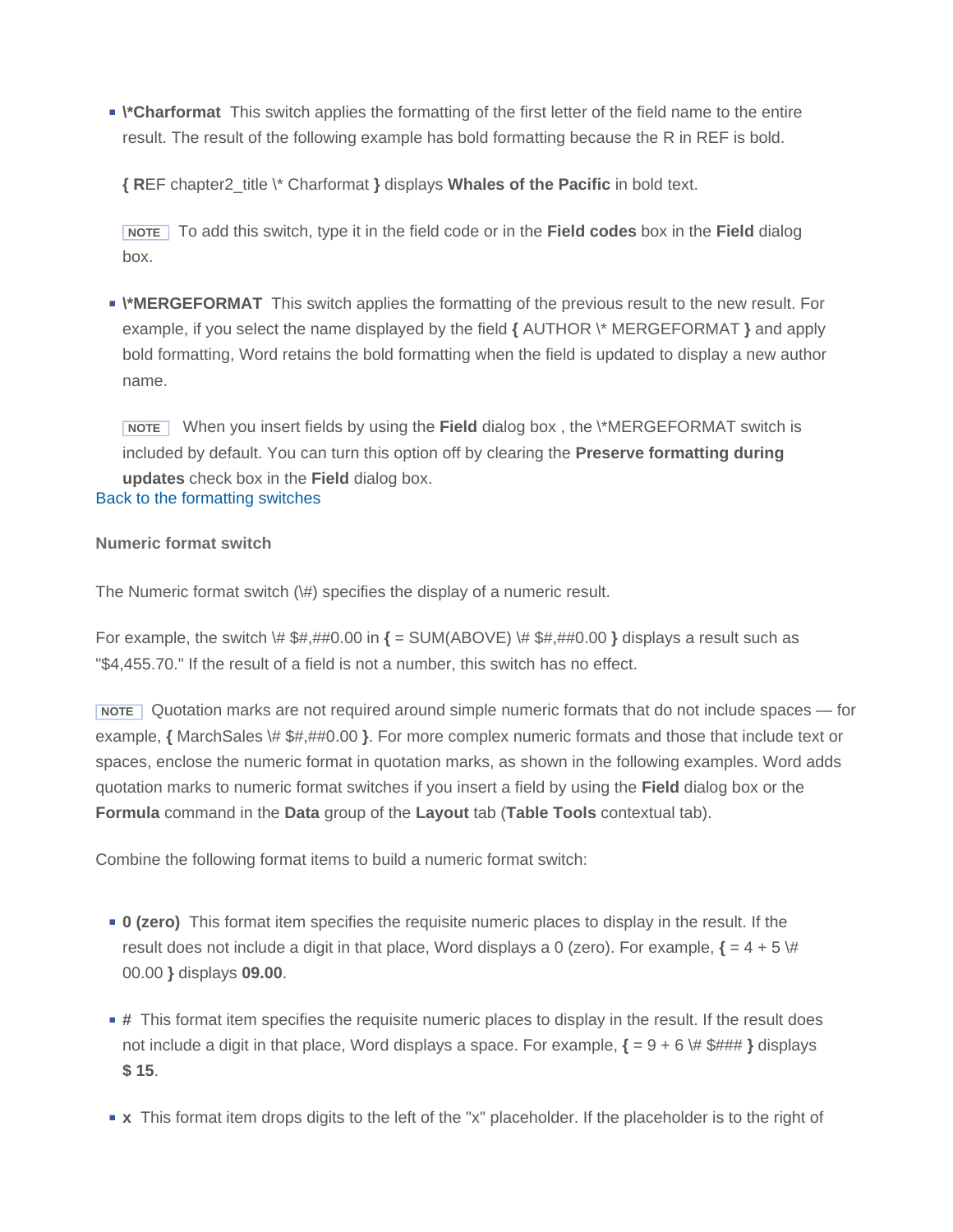the decimal point, Word rounds the result to that place. For example: **{** = 111053 + 111439 \# x## **}** displays **492**. **{** = 1/8 \# 0.00x **}** displays **0.125**.  $\{ = 3/4 \, \}, \, \{ \text{display} \}$ 

**. (decimal point)** This format item determines the decimal point position. For example, **{** = SUM (ABOVE) \# \$###.00 **}** displays **\$495.47**.

**NOTE** Use the decimal symbol that is specified as part of the regional settings in Control Panel.

**, (digit grouping symbol)** This format item separates a series of three digits. For example, **{** = NetProfit \# \$#,###,### **}** displays **\$2,456,800**.

 **NOTE** Use the digit grouping symbol that is specified as part of the regional settings in Control Panel.

- **(minus sign)** This format item adds a minus sign to a negative result or adds a space if the result is positive or 0 (zero). For example,  $\{ = 10 - 90 \ \# -444 \}$  displays **-80**.
- **+ (plus sign)** This format item adds a plus sign to a positive result, a minus sign to a negative result, or a space if the result is 0 (zero). For example,  $\{ = 100 - 90 \ \forall + \#\#\}$  displays  $+10$ , and  $\{ =$ 90 - 100 \# +## **}** displays **-10**.
- **%, \$, \*, and so on** This format item includes the specified character in the result. For example, **{** = netprofit \# "##%" **}** displays **33%**.
- **"***example formatting for positive; negative***"** This format item specifies different number formats for positive and negative results, separated by a semicolon. For example, if the bookmark (bookmark: A location or selection of text in a file that you name for reference purposes. Bookmarks identify a location within your file that you can later refer or link to.) Sales95 is a positive value, the field **{** Sales95 \# "\$#,##0.00;-**\$#,##0.00**" **}** displays the value with regular formatting — for example, "\$1,245.65". A negative value is displayed with bold formatting and a minus sign — for example, **-\$ 345.56**.
- **"***example formatting for positive; negative; zero***"** This format item specifies different number formats for a positive result, a negative result, and a 0 (zero) result, separated by semicolons. For example, depending on the value of the Sales95 bookmark, **{** Sales95 \# "\$#,##0.00; (\$#,##0.00);**\$0**" **}** displays positive, negative, and 0 (zero) values as follows: \$1,245.65, (\$ 345.56), **\$0**.
- **'***text***'** This format item adds text to the result. Enclose the text in single quotation marks. For example, **{** = **{** Price **}** \*8.1% \# "\$##0.00 'is sales tax' " **}** displays **\$347.44 is sales tax**.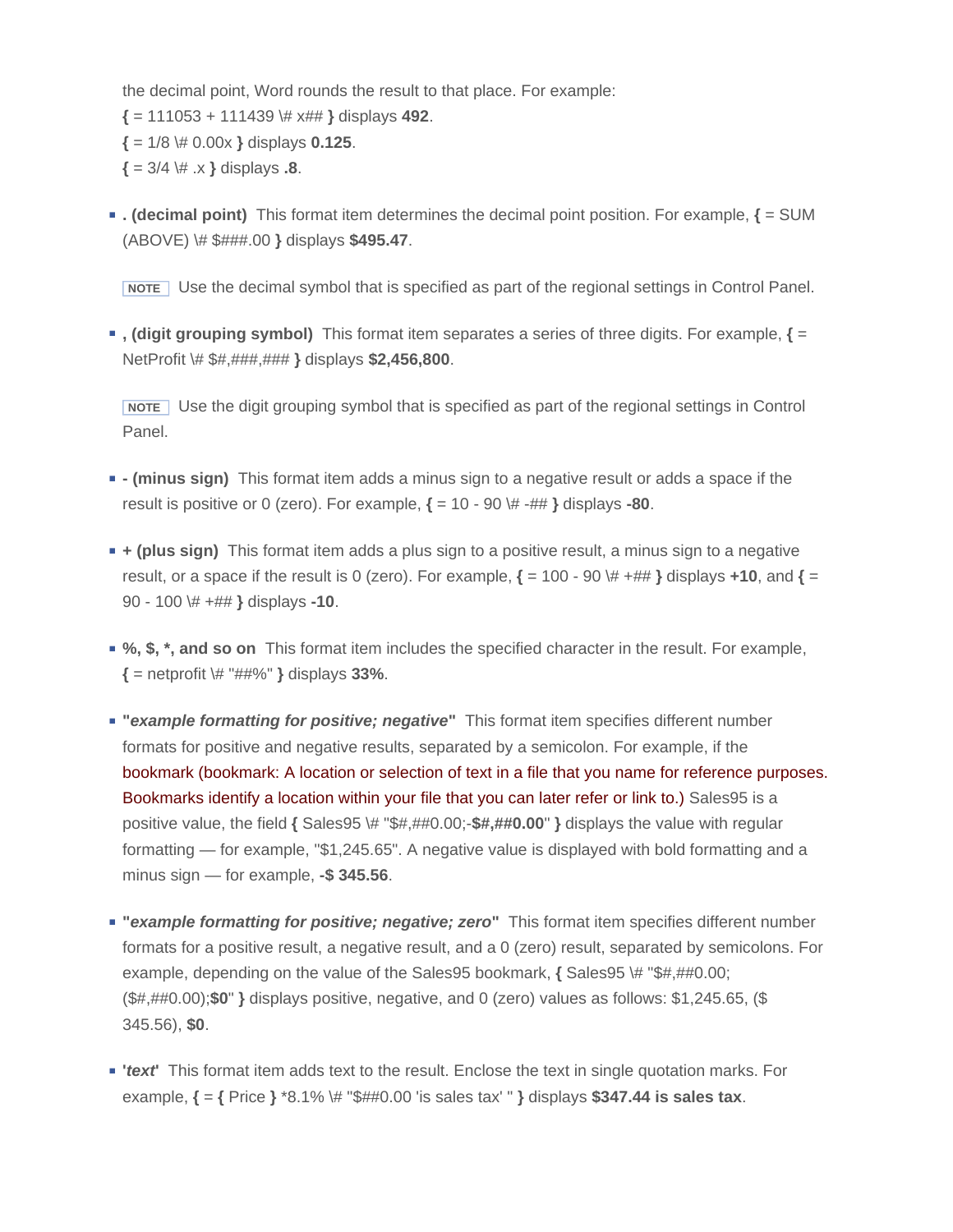**`***numbereditem***`** This format item displays the number of the preceding item that you numbered by using the **Caption** command (**References** tab, **Captions** group) or by inserting a SEQ field. Enclose the item identifier, such as "table" or "figure," in grave accents (`). The sequential number is displayed in Arabic numerals. For example,  $\mathbf{f} = \mathbf{SUM}(A1:D4) \# \# \# \emptyset$ .00 'is the total of Table' `table`" **}** displays **456.34 is the total of Table 2**. Back to the formatting switches

### **Date-Time format switch**

The Date-Time format switch  $(\Diamond \varnothing)$  specifies the display of a date or time.

For example, the switch \@ "dddd, MMMM d, yyyy" in the field **{** DATE \@ "dddd, MMMM d, yyyy" **}** displays "Friday, November 23, 2007." Combine the following date and time instructions — day (d), month (M), and year (y); hours (h) and minutes (m) — to build a date-time format. You can also include text, punctuation, and spaces.

### **Date instructions**

 $\Box$  Month (M)

The letter **M** must be uppercase to distinguish months from minutes.

- **M** This format item displays the month as a number without a leading 0 (zero) for single-digit months. For example, July is **7**.
- **MM** This format item displays the month as a number with a leading 0 (zero) for single-digit months. For example, July is **07**.
- **MMM** This format item displays the month as a three-letter abbreviation. For example, July is **Jul**.
- **MMMM** This format item displays the month as its full name.

 $\Box$  Day (d)

The letter **d** displays the day of the month or the day of the week. The letter **d** can be either uppercase or lowercase.

- **d** This format item displays the day of the week or month as a number without a leading 0 (zero) for single-digit days. For example, the sixth day of the month is displayed as **6**.
- **dd** This format item displays the day of the week or month as a number with a leading 0 (zero) for single-digit days. For example, the sixth day of the month is displayed as **06**.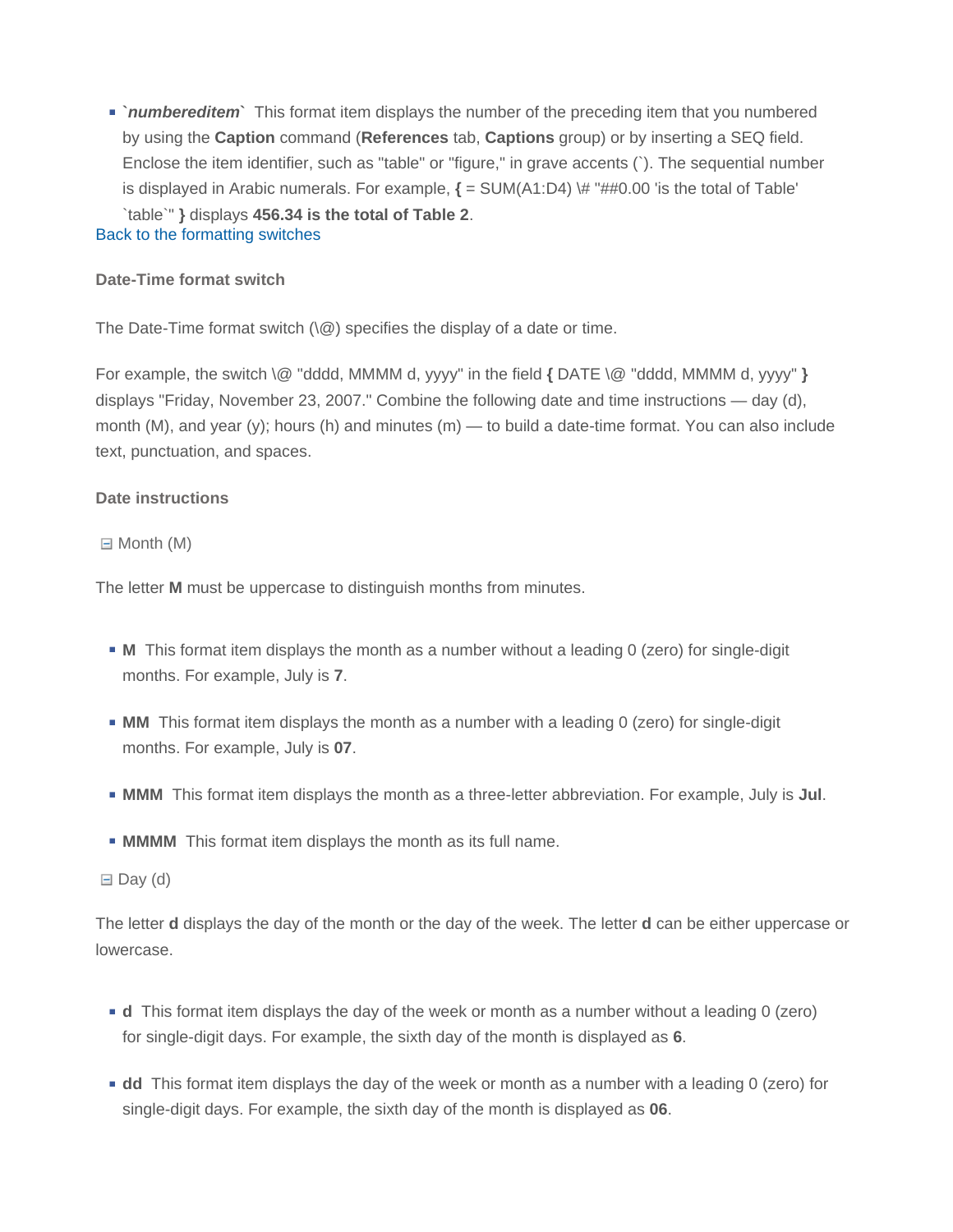- **ddd** This format item displays the day of the week or month as a three-letter abbreviation. For example, Tuesday is displayed as **Tue**.
- **ddd** This format item displays the day of the week as its full name.

## **Time instructions**

 $\Box$  Hours (h)

A lowercase **h** bases time on the 12-hour clock. An uppercase **H** bases time on the 24-hour, or military, clock; for example, 5 P.M. is displayed as **17**.

- **h or H** This format item displays the hour without a leading 0 (zero) for single-digit hours. For example, the hour of 9 A.M. is displayed as **9**.
- **hh or HH** This format item displays the hour with a leading 0 (zero) for single-digit hours. For example, the hour of 9 A.M. is displayed as **09**.

 $\Box$  Minutes (m)

The letter **m** must be lowercase to distinguish minutes from months.

- **n** This format item displays minutes without a leading 0 (zero) for single-digit minutes. For example, **{** TIME \@ "m" **}** displays **2**.
- **nm** This format item displays minutes with a leading 0 (zero) for single-digit minutes. For example, **{** TIME \@ "mm" **}** displays **02**.

A.M. and P.M. (AM/PM)

This displays A.M. and P.M. To change the A.M. and P.M. symbols for Microsoft Windows, change the regional settings in Control Panel.

**am/pm or AM/PM** This format item displays A.M. and P.M. as uppercase. For example, **{** TIME \@ "h AM/PM" **}** and **{** TIME \@ "h am/pm" **}** display **9 AM** or **5 PM**.

**Other text and punctuation** 

*'text'* This format item displays any specified text in a date or time. Enclose the text in single quotation marks. For example, **{** TIME \@ "HH:mm 'Greenwich mean time' " **}** displays **12:45 Greenwich mean time**.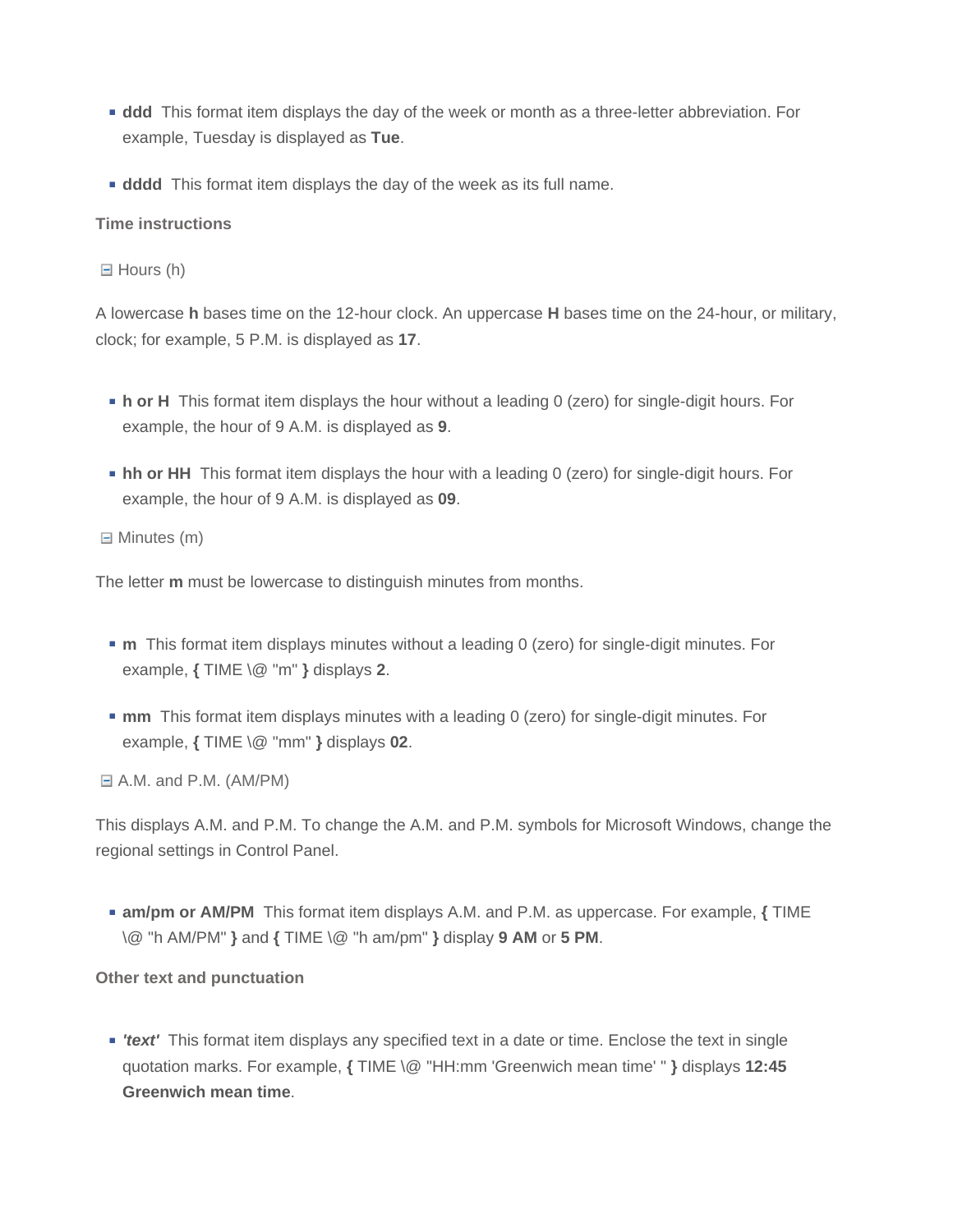- **character** This format item includes the specified character in a date or time, such as a : (colon), - (hyphen), \* (asterisk), or space. For example, **{** DATE \@ "HH:mm MMM-d, 'yy" **}** displays **11:15 Nov-6, '99**.
- **`***numbereditem***`** This format item includes in a date or time the number of the preceding item that you numbered by using the **Caption** command in the **Captions** group (**References** tab), or by inserting a SEQ field. Enclose the item identifier, such as **table** or **figure**, in grave accents (`). Word displays the sequential number in Arabic numerals. For example, **{** PRINTDATE \@ "'Table' `table` 'was printed on' M/d/yy" **}** displays **Table 2 was printed on 9/25/02**.

 **NOTE** Quotation marks are not required around simple date-time formats that do not include spaces or text — for example, **{** DATE \@ MM/yy **}**. For more complex date-time formats and those that include spaces or text, enclose the entire date-time format in quotation marks, for example, **{** DATE \ @ "dddd MMMM d, yyyy', at' h:mm" **}**. Word adds quotation marks to date-time format switches if you insert a field by using the **Date and Time** command in the **Text** group of the **Insert** tab or the **Field** dialog box.

## Top of Page

# **Control how fields are updated**

By default, Word automatically updates fields when a document is opened. That way, information stays up to date. There are situations where you might not want this to happen, however. For example, you may want the date in the header to reflect a particular date rather than automatically updating to the current date every time the document is opened.

Fields can also be updated by right-clicking a field and then clicking **Update Field** or by clicking in a field and then pressing F9.

**NOTE** To manually update all the fields in the main body of a document, press CTRL+A, and then press F9. Fields in headers, footers, or text boxes must be updated separately. Click within the header, footer, or text box, press CTRL+A, and then press F9.

You can lock fields to prevent automatic or inadvertent updating of the field.

## **Lock or unlock a particular field**

Do one of the following:

- To lock a field so that field results are not updated, click the field, and then press CTRL+F11.
- To unlock a field so that field results can be updated, click the field, and then press